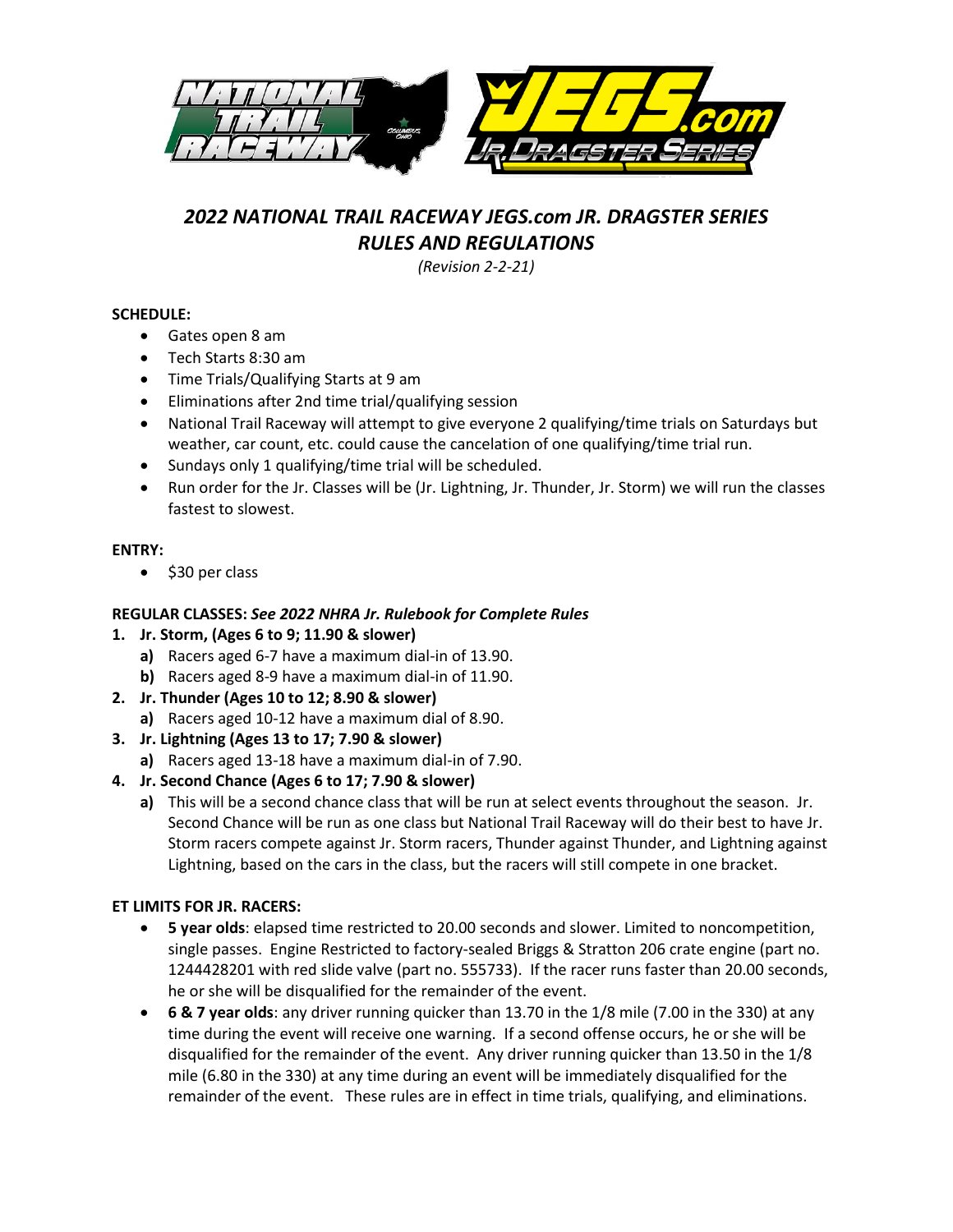

Engine restricted to factory sealed Briggs & Stratton 206 crate engine (part no. 124428201 with blue slide valve (part no. 555734.)

- **8 & 9 year olds**: any driver running quicker than 11.70 in the 1/8 mile (6.10 in the 330) at any time during the event will receive one warning. If a second offense occurs, he or she will be disqualified for the remainder of the event. Any driver running quicker than 11.50 in the 1/8 mile (5.90 in the 330) at any time during an event will be immediately disqualified for the remainder of the event. These rules are in effect in time trials, qualifying, and eliminations.
- **10 to 12 year olds**: any driver running quicker than 8.70 in the 1/8 mile (4.70 in the 330) at any time during the event will receive one warning. If a second offense occurs, he or she will be disqualified for the remainder of the event. Any driver running quicker than 8.50 in the 1/8 mile (4.50 in the 330) at any time during an event will be immediately disqualified for the remainder of the event. These rules are in effect in time trials, qualifying, and eliminations.
- **13 to 18 year old**: any driver running quicker than 7.70 in the 1/8 mile (4.20 in the 330) at any time during the event will receive one warning. If a second offense occurs, he or she will be disqualified for the remainder of the event. Any driver running quicker than 7.50 in the 1/8 mile (4.00 in the 330) at any time during an event will be immediately disqualified for the remainder of the event. These rules are in effect in time trials, qualifying, and eliminations.

#### **QUALIFYING:**

• Drivers must make their qualifying runs in the class they have signed up for.

### **LADDERS:**

- Ladders will be based on reaction time.
- Sportsman Ladders will be used for all 3 classes.

### **POINTS REGISTRATION:**

- Racers must fill out an official registration form and submit it to National Trail Raceway in order to enter the points series.
- \$20 per class for Jr. Storm, Jr. Thunder, Jr. Lightning
- This registration must be filled out before end of the day on the day of the event.

#### **POINTS:**

- There will be 14 events scheduled for this season and racers will score their best 10 events.
- If an event is rained out and no points are awarded racers will still score their best 10 events.
- If in 10 events or less points are awarded, all races will count towards the points championship.

#### **MULTIPLE ENTRIES:**

- Vehicles are only permitted to enter one class (Jr. Storm, Jr. Thunder, Jr. Lightning).
- Drivers are only permitted to enter one class (Jr. Storm, Jr. Thunder, Jr. Lightning).